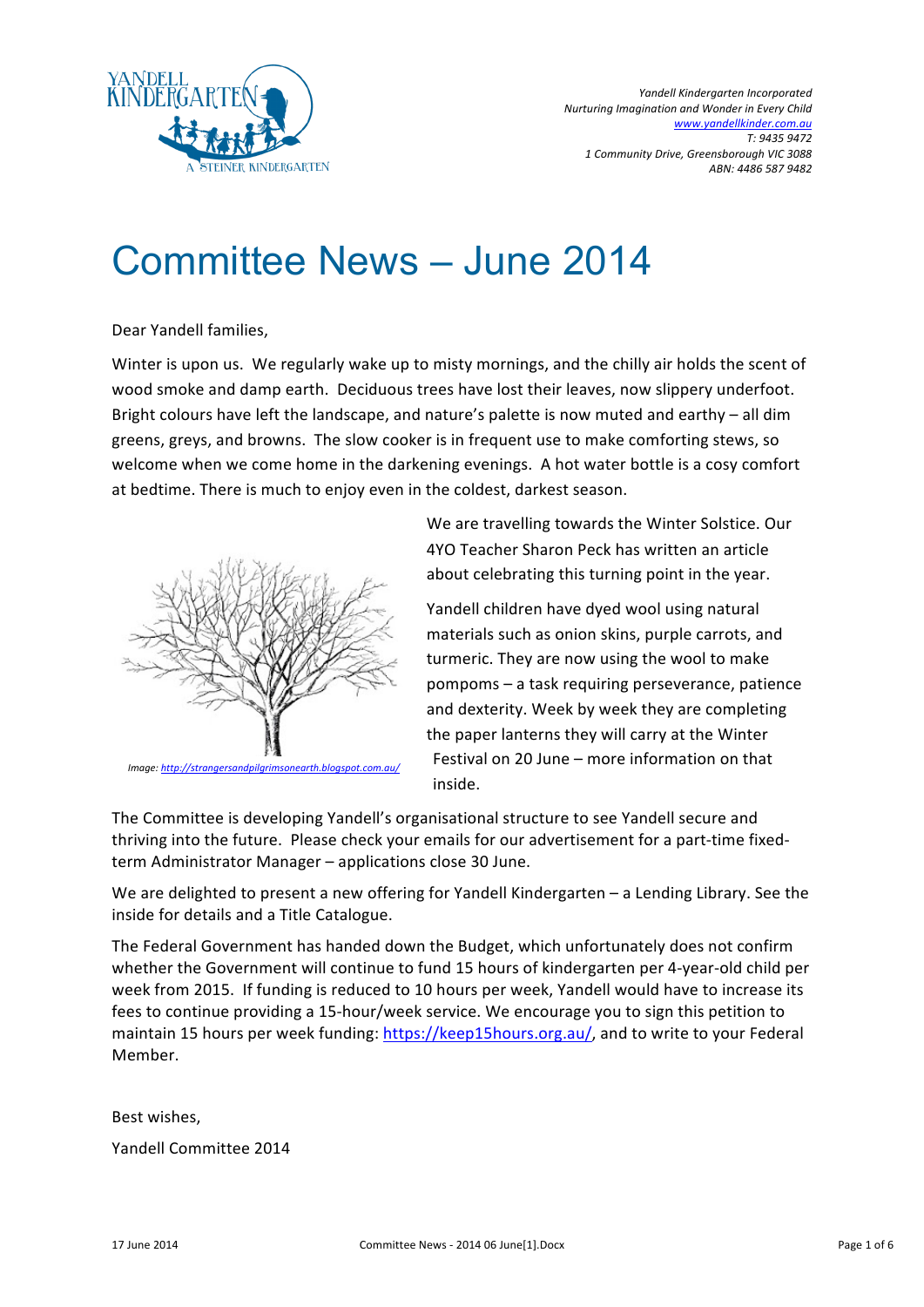#### Winter dates for your diary

| Friday 20 June   | No 4YO Kindergarten today<br>Yandell Winter Festival, 6.00 - 7.30pm<br>Briar Hill Primary School Twilight Market, 3.30 - 7.00pm |
|------------------|---------------------------------------------------------------------------------------------------------------------------------|
| Saturday 21 June | Winter Solstice, 8.51pm                                                                                                         |
| Friday 27 June   | Last day of Term 2                                                                                                              |
| Monday 14 July   | First day of Term 3<br>Committee Meeting, 7.00pm                                                                                |
| Saturday 19 July | Working Bee at Yandell Kindergarten                                                                                             |
| Monday 11 August | Committee Meeting, 7.00pm<br>Gabriel Talks: 'Communicating with children and teenagers', Rob<br>Gordon. 7.30pm, Kew Library     |
| Monday 25 August | Gabriel Talks: 'Happy Child, Happy Home: Conscious Parenting and<br>Creative Discipline', Lou Harvey-Zahra. 7.30pm, Kew Library |

## Winter Festival

#### Yandell Kindergarten - Friday 20 June, **6.00-7.30pm**

The children and families of Yandell Kindergarten will meet outside the kindergarten, where we will collect our lanterns and go for a short walk (down the carpark, up Willis Street, and back through the reserve to the kindergarten). We will have a Storytelling, then a feast – bring your own mugs and spoons.

There will be no 4YO kindergarten session on this day, as the kindergarten prepares for the Festival.

An information notice is in your pockets.

# Change of Bank Details

Yandell now has a new bank account with Bendigo Bank, so please update your payment details for Yandell Kindergarten, especially if you use internet banking to pay.Here are the details:

| Bank:    | Bendigo Bank              |
|----------|---------------------------|
| Account: | Yandell Kindergarten Inc. |
| BSB:     | 633000                    |
| Account: | 151703279                 |

A number of families still have fees outstanding from Term 1. Please pay these as soon as you can.

As always, if you are experiencing trouble paying your fees, please contact Paula Money, our book-keeper at:

pandpmoney@bigpond.com to create a payment plan.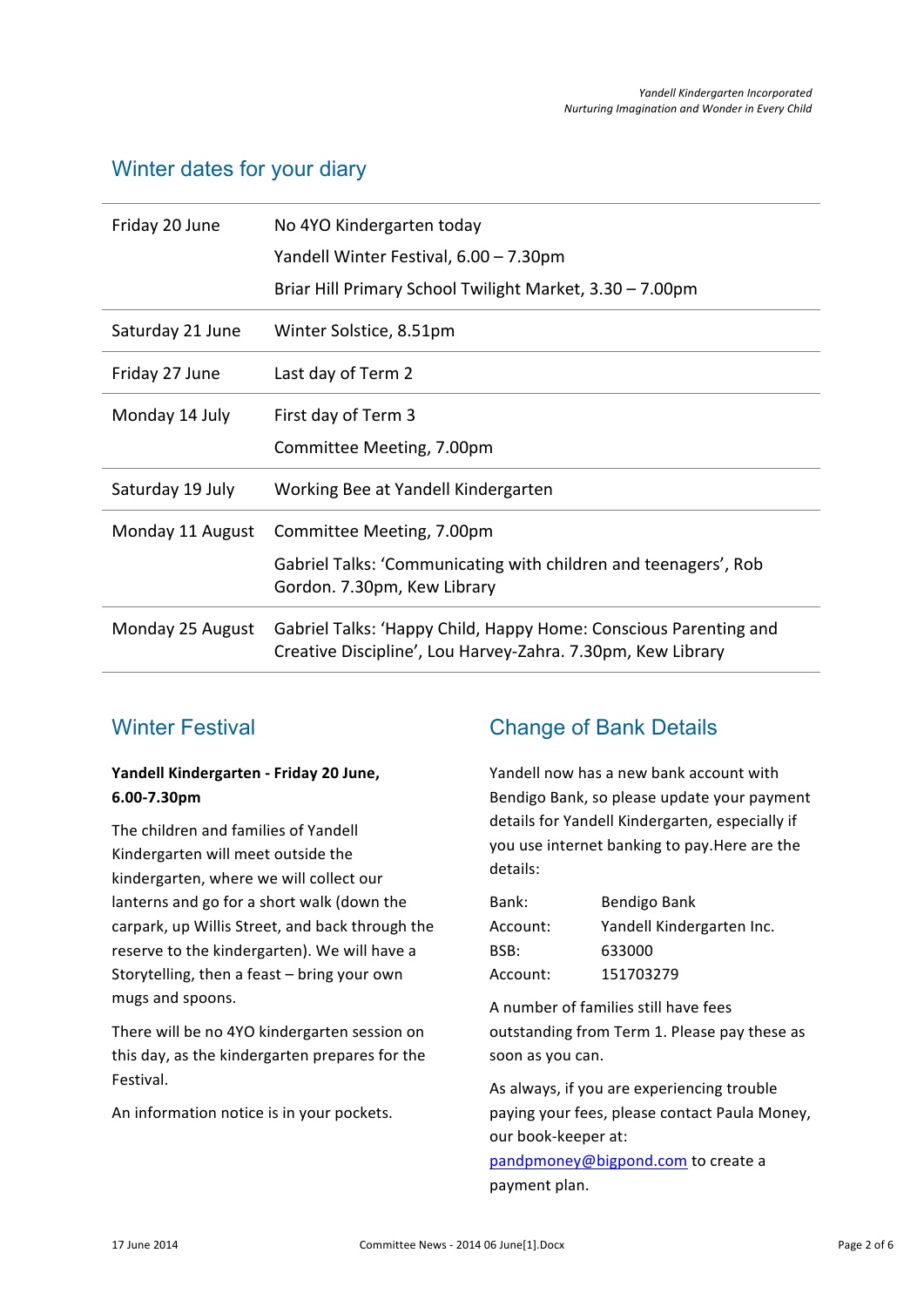# Winter Solstice – The Winter in-breath, Saturday 21 June

#### *By!Sharon!Peck,!4YO!Teacher*

The Winter solstice is almost upon us; the shortest day of the year. It's when the sun is at its furthermost point from us in the southern hemisphere. It is an important turning point in the year as it challenges us to find the light in the darkness and the warmth in the cold.

The celebration of the winter solstice helps us to become aware of the inner reality of the seasons, as is with all seasonal festivals. The winter festival offers us an opportunity to declare, through symbolism and gesture, our wish for our own inner light to shine through the darkness.

The kindergarten winter festival has a wonderful magical quality, which is the children's gift to the adults who love them and nurture them.

It is important that essential elements are repeated each time the festival is celebrated so that anticipation is satisfied. It is reassuring to remember that memory highlights the attitude around the activity rather than the activity itself. Simplicity and peacefulness are key thoughts.

To walk out early into the starry night with glowing lanterns lighting the way, can be seen as representative of each of us taking our inner light out into the world... simply we want to join with our children in a celebration of human warmth, at the coldest time in the year. In this way, thanksgiving and gratitude are important elements.



Image: http://www.greenwichacorns.org.uk/news/lanternfestival-saturday-16th-november

Reach out to those you love in your community and invite them in for a candlelit dinner or go for a walk with lanterns in the starry night ... sing together ... share stories together ... bake together; all of these will help provide the magical stepping stone towards the renewal of individual, family and community traditions.

It's a time to surround and support one another (in the darkness or in time of need) so that the winter experience is not cold, fearful, and gloomy; but rather warming, life-confirming, and wonderful.

## Visiting Yandell

Yandell is required to maintain a register of visitors to the Kindergarten. We have a Visitors Log folder in the foyer area, where you sign your children in each day. If you are staying at Yandell for an extended period, for example, to help out in the kitchen, please make sure you enter your details when you arrive, and sign out when you leave.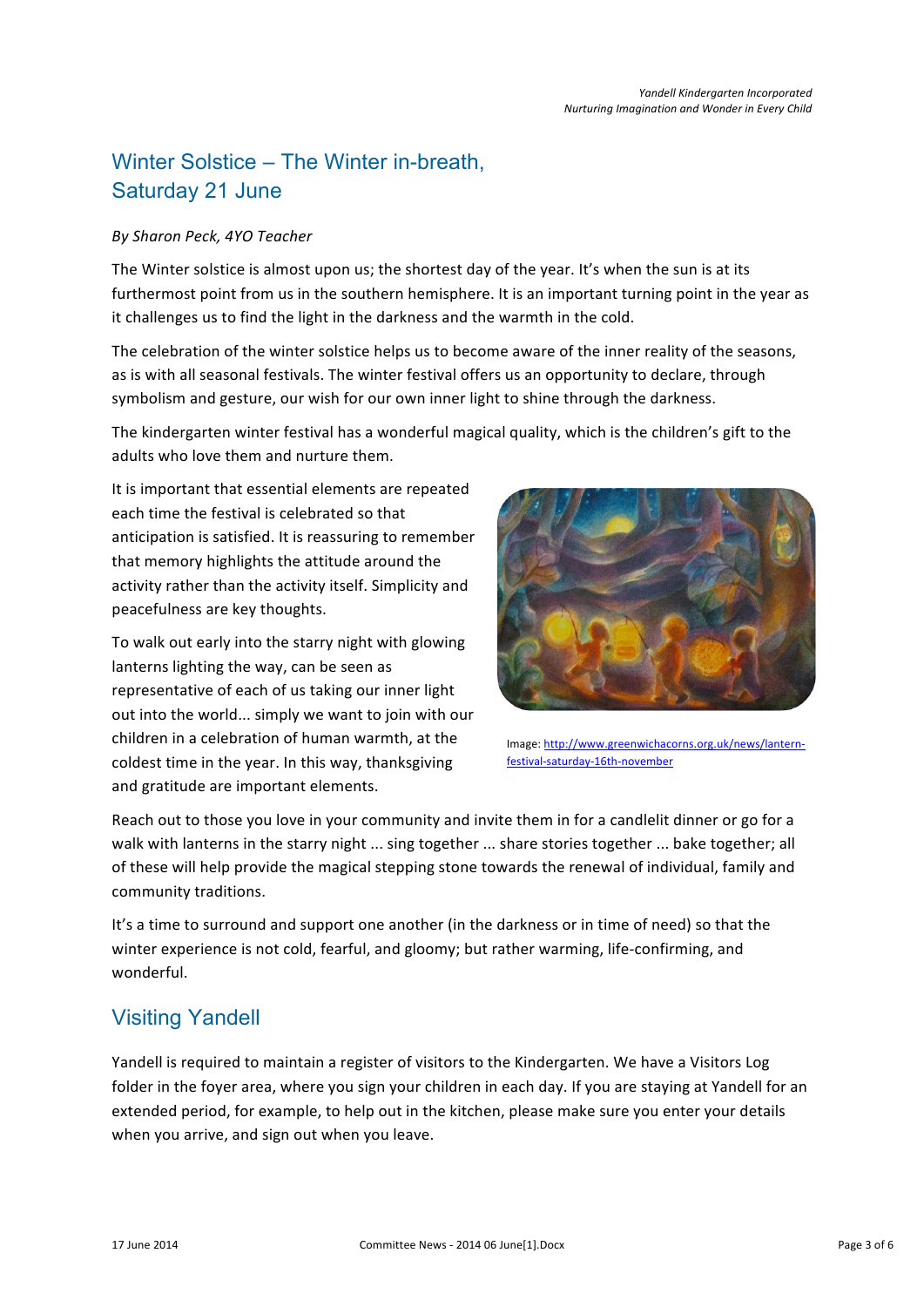# Warming Winter Recipe – 'Gateaux Piments'

#### *By!Natalie!Simpson*

This is a recipe for tasty little chilli cakes from Mauritius (my father's native land). Mauritius enjoys a diverse Creole cuisine, drawing on African, Indian, French and Asian flavour traditions.

Our family enjoys snacking on these chilli cakes on brisk winter days. This recipe is basic, so you can customise it to suit your preferences for spice! I have also made these with chickpeas.

#### **Ingredients**

250gm split peas (dhal)

2 or 3 green or red chillies

- 2 tbs chopped coriander leaves
- 2 tbs finely chopped spring onions
- $\frac{1}{2}$  tsp cumin seeds or powder

Salt to taste

Oil for frying (I use grapeseed or coconut)

#### **Method**

1. Wash split peas well in running water. Soak in water for at least 3-4 hours/overnight.

2. Drain split peas thoroughly, then pulse in blender until somewhat mushy and chunky – it needs to be have texture and be able to stick together.

3. Add the rest of the ingredients and stir well. You may add a little water to help the consistency if necessary.

5. Shape mixture into small balls with the palms of your hands – children can help with this part.

4. Heat up the oil over medium heat.

6. Fry the balls in batches until golden brown and cooked through.

7. Drain on paper towels.

8. Eat hot, with a dipping sauce of your choice. We like to make raita and tomato chutney for our gateaux piments, or serve over salad for a meal.

Enjoy!

# Briar Hill Primary School

If your family has enjoyed Steiner education at Yandell kindergarten, you may consider enrolling your child at Briar Hill Primary School, a local state government school with a strong Steiner influence. We are pleased to learn that BHPS will have two Prep classes in 2015. Enrolments are now open.

You can stay informed about happenings at BHPS by viewing or subscribing to the regular newsletters here: http://www.briar-hillps.vic.edu.au/page/89.

## A Winter poem

#### **Here We Go Round the Mulberry Bush**

#### *[Chorus]*

*Here!we!go!round!the!mulberry!bush The!mulberry!bush,!the!mulberry!bush Here we go round the mulberry bush On!a!cold!and!frosty!morning.*

This is the way we clap our hands *Clap!our!hands,!clap!our!hands* This is the way we clap our hands **On a cold and frosty morning.** 

This is the way we get out of bed Get out of bed, get out of bed This is the way we get out of bed *On!a!cold!and!frosty!morning.*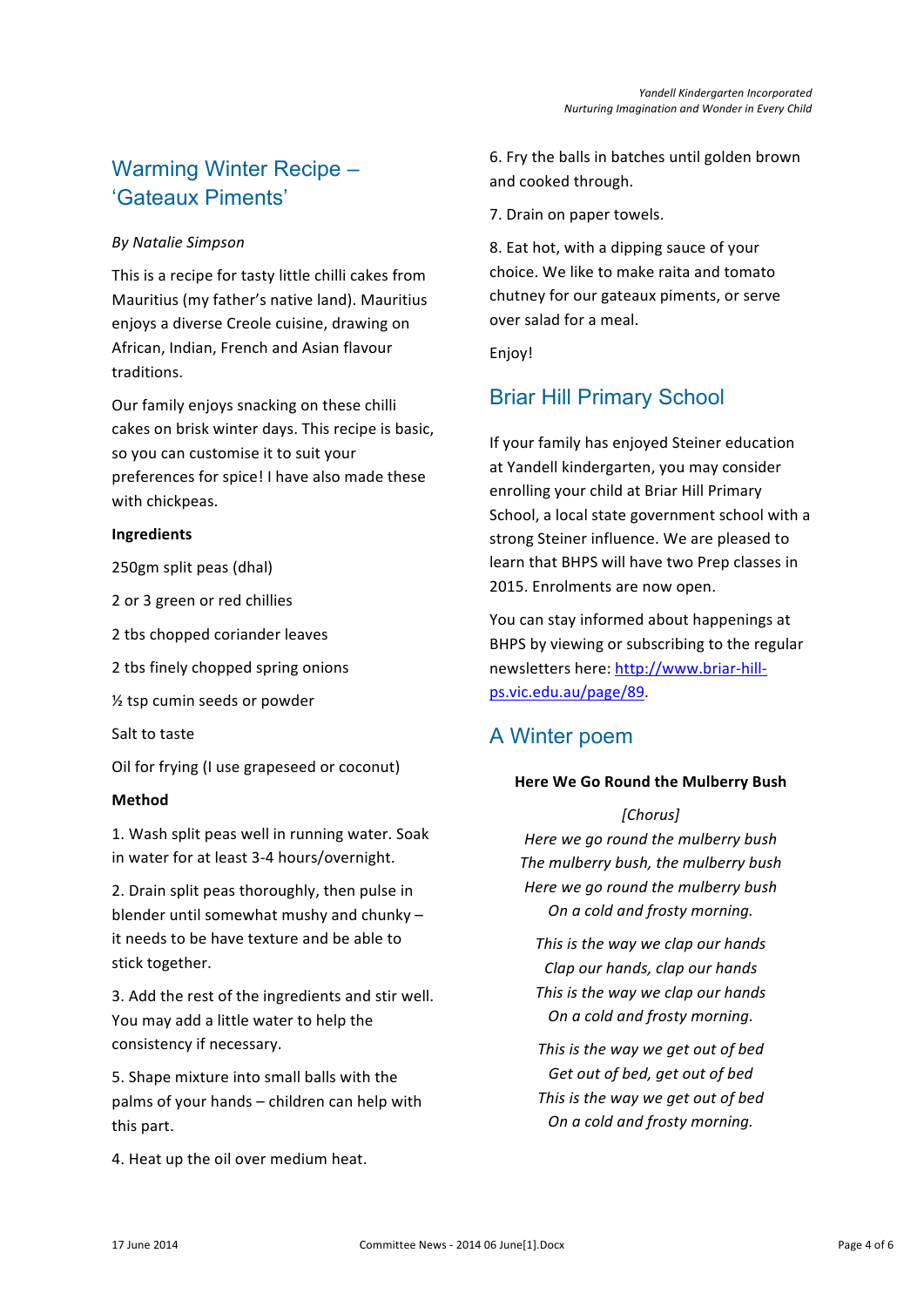# Yandell Library

We are very pleased to offer a new facility to Yandell families – a small lending library offering titles on education, parenting and craft. Sharon Peck has chosen these titles as complementary to Steiner philosophy and Yandell's program. This is an initiative following feedback from parents – so do remember your feedback counts!

Yandell families can join the library for a membership fee of \$10 per year. The cost will go towards keeping the library stocked. Please email yandellkindergarten@gmail.com to arrange to set this up.

Soon the library will be located in the foyer; but for now you can request to borrow books directly from Sharon or Mandy.

| <b>Subject</b>   | <b>Title</b>                                                                        |
|------------------|-------------------------------------------------------------------------------------|
| <b>Parenting</b> | Easter in Autumn                                                                    |
|                  | Festivals, Family and Food                                                          |
|                  | The Genius of Play: Celebrating the Spirit of Childhood                             |
|                  | Helping Children to Overcome Fear: the healing power of play                        |
|                  | Mothering with Soul: Raising children as special work                               |
|                  | Natural Childhood: A practical guide to the first seven years                       |
|                  | Set Free Childhood: Parents survival guide to coping with computers and TV          |
|                  | Turning Tears into Laughter: Creative Discipline for the Toddler to Preschool Years |
| <b>Education</b> | Free to Learn: Steiner Waldorf Early Childhood Care and Education                   |
|                  | Kindergarten Education: Freeing children's creative potential                       |
|                  | The Kingdom of Childhood: Introductory Talks on Waldorf Education                   |
|                  | Rudolf Steiner: his Life and Work                                                   |
|                  | Steiner Education in Theory and Practice                                            |
|                  | Understanding Waldorf Education: Teaching from the Inside Out                       |
|                  | <b>Waldorf Education: A Family Guide</b>                                            |

[A detailed catalogue is attached to the email version of this newsletter.]